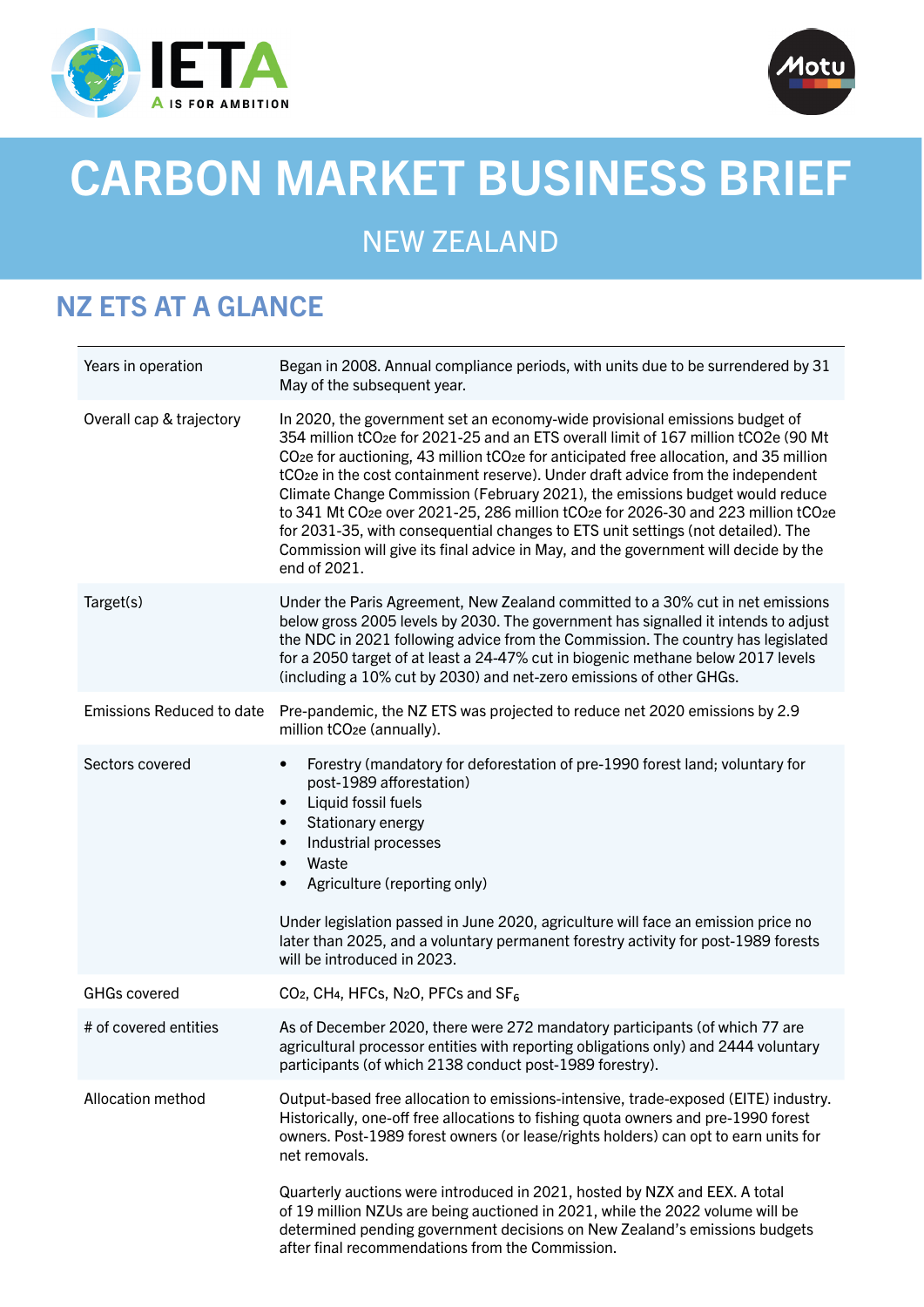| Unlimited banking and no borrowing                                                                                                                                                                                                                                                                                                                                                                                                                                                                                                                                                                                                                                                                                                                                                                                                                                                                                                                                                                                                                                                                                                                                    |
|-----------------------------------------------------------------------------------------------------------------------------------------------------------------------------------------------------------------------------------------------------------------------------------------------------------------------------------------------------------------------------------------------------------------------------------------------------------------------------------------------------------------------------------------------------------------------------------------------------------------------------------------------------------------------------------------------------------------------------------------------------------------------------------------------------------------------------------------------------------------------------------------------------------------------------------------------------------------------------------------------------------------------------------------------------------------------------------------------------------------------------------------------------------------------|
| Overseas Kyoto Protocol units were eligible until mid-2015. At present, no overseas<br>units are eligible and any future use of approved overseas units by participants will<br>be bound by the cap. The NZ ETS is not linked to systems in other jurisdictions.<br>Two domestic unit mechanisms (Permanent Forest Sink Initiative and Negotiated<br>Greenhouse Agreements) will end before 2023.                                                                                                                                                                                                                                                                                                                                                                                                                                                                                                                                                                                                                                                                                                                                                                     |
| For emissions through 2019, emitters could opt to pay a fixed price of NZ\$25/t for<br>compliance, which rose to NZ\$35/t for 2020 emissions in 2021. The 2020 reform<br>legislation established a cost containment reserve (CCR) and an auction reserve<br>price (ARP). The CCR will release a fixed volume of NZUs into auctions if the unit<br>price reaches a trigger price starting at NZ\$50/t in 2021. The ARP started at<br>NZ\$20/t in 2021. These thresholds will rise by 2% annually to correct for inflation.<br>In its draft advice, the Commission recommended raising the CCR trigger price<br>to NZ\$70/t and ARP to \$30/t as soon as practical, with annual increases of 10%<br>and 5% plus inflation (respectively). In March 2021, the government introduced<br>a Confidential Reserve Price to operate in addition to the ARP. This is set by the<br>Minister based on prevailing prices in the secondary market.<br>In the energy sector, surrender obligations generally apply upstream at the point of<br>fuel production or import, but large fuel users can opt in to surrender obligations<br>with a carve-out of the upstream obligation. |
| Following the reforms in 2020, the penalty for failure to surrender units has<br>increased to three times the market price plus the surrender requirement and<br>adjusted penalties will apply for other types of infringements.                                                                                                                                                                                                                                                                                                                                                                                                                                                                                                                                                                                                                                                                                                                                                                                                                                                                                                                                      |
| At present, auction revenue will be returned to the Crown account. The government<br>is considering options for how to use the revenues and will be reporting to Cabinet in<br>2021.                                                                                                                                                                                                                                                                                                                                                                                                                                                                                                                                                                                                                                                                                                                                                                                                                                                                                                                                                                                  |
|                                                                                                                                                                                                                                                                                                                                                                                                                                                                                                                                                                                                                                                                                                                                                                                                                                                                                                                                                                                                                                                                                                                                                                       |

## MAJOR DEVELOPMENTS

Legislation to reform the NZ ETS was introduced to Parliament in October 2019 and passed in June 2020. The legislation enacted reforms arising from the 2015/16 review of the NZ ETS and subsequent public consultation. Key changes include the introduction of auctioning within a cap, introduction of an independent auction monitor, ending the fixed price compliance option after 2021, the creation of a cost containment reserve and auction reserve price, limits on any future use of approved overseas units by participants, adjustment to the phase-down of industrial free allocation through 2050, introduction of "averaging" accounting rules for new post-1989 forest and a new "permanent forestry" activity, and coordination of decisions on unit supply and price management five years in advance with rolling annual updates. As a result of these reforms, the NZ ETS is now operating under its own cap on emissions for the first time since inception.

The first NZU auction was held on 17 March 2021. All 4.75 million units on offer were sold at NZ\$36 – slightly below the prevailing secondary market price at the time. In total, bids for 11.6 million NZUs were received from 40 participants. Subsequent auctions will be held on 23 June, 1 September and 1 December 2021.

Part of the reform package included putting a price on biogenic agricultural emissions, which account for nearly half of the country's gross emissions. In amended legislation, by default, the price will be applied under the NZ ETS at the farm level for livestock and at the processor level for fertiliser no later than 2025. Output-based free allocation will begin at 95%. Under a Joint Action Plan with the government (He Waka Eke Noa), the sector has committed to prepare for farm-level emission pricing with a review of progress by the Climate Change Commission in 2022. If the sector's progress is insufficient, the government may begin pricing agricultural emissions earlier than 2025 at the processor level. In addition, the government will report in 2022 on the option for an alternative farm-level system for pricing agricultural emissions.

In 2019, New Zealand enshrined in law a 2050 target of a 24-47% cut in biogenic methane below 2017 levels (including a 10% cut by 2030) and net-zero emissions of other GHGs. This amendment act also established an independent Climate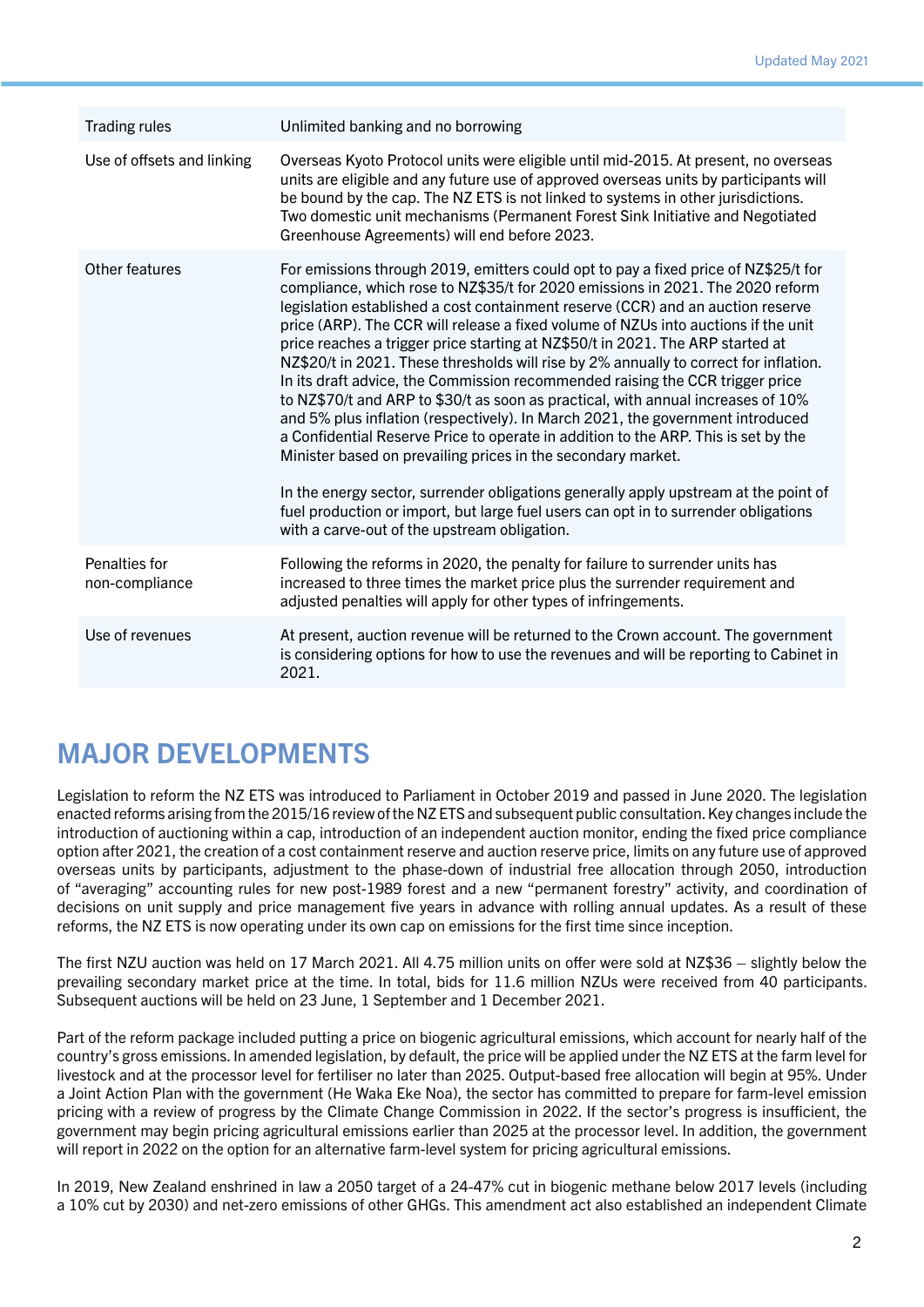Change Commission which will, among other things, advise governments on five-year emissions budgets and emissions reduction plans and monitor progress towards the country's emissions goals. In June 2020, the government announced a provisional emissions budget of 354 million tCO2e for 2021-25; however, this could be revised following advice from the Commission due in mid-2021.

In April 2020, Minister for Climate Change James Shaw asked the Commission to review New Zealand's Nationally Determined Contribution (NDC) under the Paris Agreement and assess if the NDC should be revised to make it compatible with global effort to achieve the 1.5°C temperature goal. Any revision could have implications for future ETS settings. In its draft advice, the Commission found that the NDC would need to reflect a reduction in net emissions of much more than 35% below gross 2005 emissions by 2030 to be compatible.



#### MARKET COMMENTARY

**FIGURE 1** NZU closing prices Source: Carbon Match

In the absence of long-term policy certainty on unit supply and given a large participant-held stockpile of NZUs (equal to about three years of surrender volume as of June 2020), market participants have previously been setting the NZU price guided by the fixed price option and expectations for increased mitigation ambition under New Zealand's 2030 and 2050 targets. The use of the fixed price option increased dramatically in 2018 as participants took advantage of the opportunity to bank NZUs freely allocated or earned from forestry removals which could be worth more than NZ\$25 in the future.

Emission prices responded to policy signals in the Zero Carbon Bill and Emissions Trading Reform Bill, but overall remained close to the level of the fixed price option from late 2018 until mid-2020. NZU prices rose above NZ\$30 in June 2020 after the government announced future changes to the fixed price option and unit supply, and continued to trade up as high as just above NZ\$39 during the period through March 2021. The inaugural auction in March 2021 cleared at NZ\$36, compared with a pre-auction secondary market price of NZ\$38.75.

The regulations on unit supply and price management settings adopted after passage of the ETS Reform Bill may be subject to change after the government receives the final package of advice from the Climate Change Commission on emissions budgets through 2035 and the first emissions reduction plan through 2025, due in May 2021. As detailed above, the Commission's draft advice provided for a more ambitious emissions budget trajectory than provisionally adopted by the government – implying downward adjustment of the previously announced ETS caps through 2025 – as well as more ambitious price control settings.